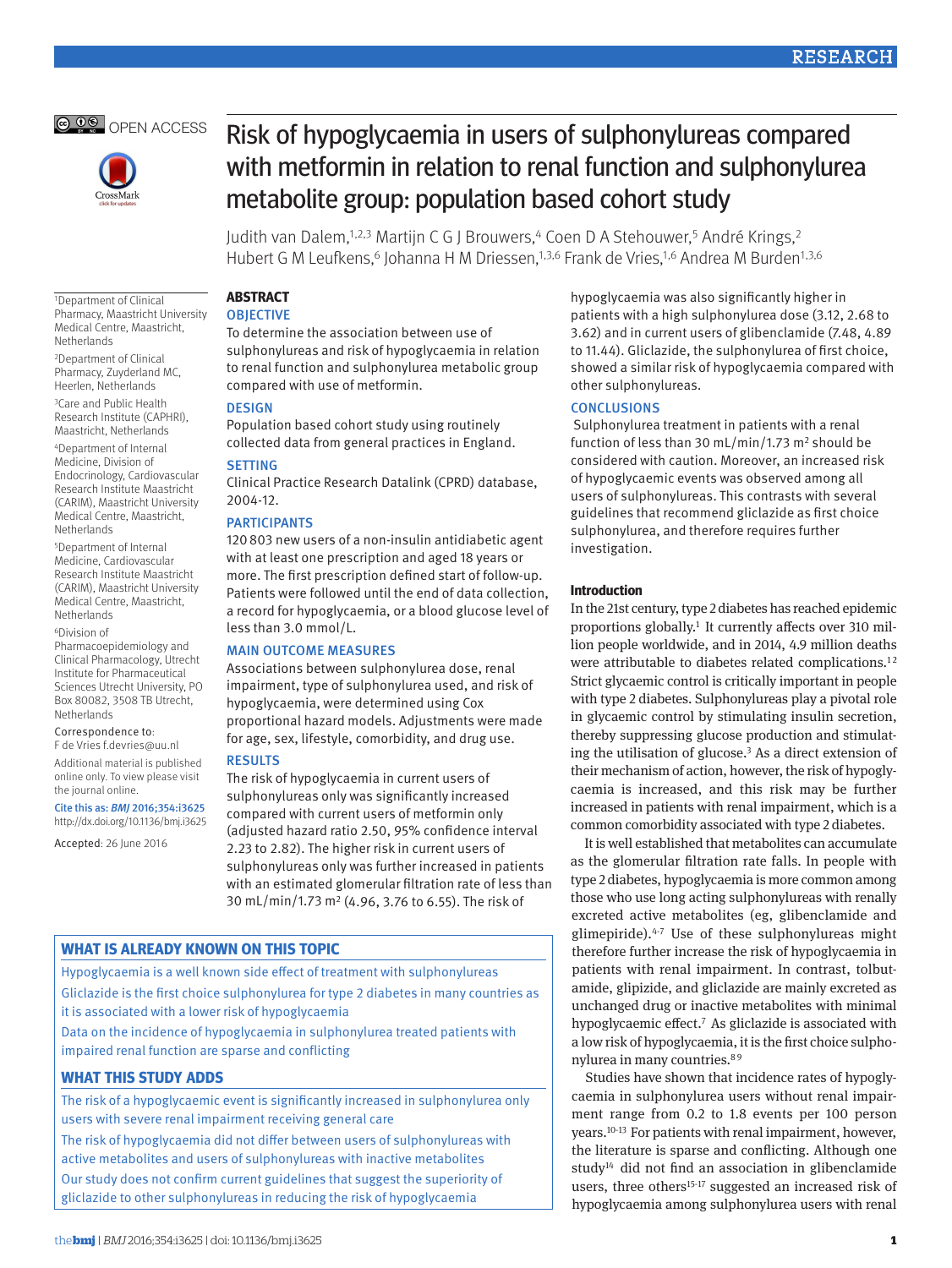impairment. No study has compared the risk of hypoglycaemia between the two groups of sulphonylureas those with active metabolites and those with inactive metabolites—in patients with renal impairment.

Therefore, we evaluated the association between current use of sulphonylureas only and the risk of hypoglycaemia according to renal function and sulphonylurea metabolite group, compared with current use of metformin only.

# **Methods**

#### Data sources

Data for this study were derived from the Clinical Practice Research Datalink (CPRD), which contains computerised medical records for more than 11 million patients from 674 practices in the United Kingdom. CPRD currently holds data on 7% of the UK population and is generalisable to the UK population.18 Data since 1987 include patients' personal characteristics, medical history, laboratory test results, details of prescriptions, specialist referrals, hospital admissions, and major outcomes, with ongoing data collection. Read codes, a hierarchical coding system, are used to define symptoms, diagnoses, referrals, and laboratory or diagnostic tests and results. Read codes are entered by the general practitioner and undergo quality checks before entry into CPRD. Diagnoses in CPRD have been validated in a wide range of diseases, including diabetes and hypoglycaemia, showing a high validity.19 <sup>20</sup>

# Study population

We included all patients aged 18 years or more with at least one prescription for a non-insulin antidiabetic agent during the period of valid CPRD data collection. For this study, data collection began in April 2004, the introduction of the Quality and Outcomes Framework, and ended in August 2012. We defined the index date as the date of the first prescription, after the start of valid data collection. In the CPRD, the date that a practice became "up to research standard" (ie, practice has medical, laboratory, and drug recording of sufficient quality for at minimum one year) largely determines the valid data collection. Therefore, all patients had a minimum of one year of high quality data collection before the index date. We applied a new user design by excluding all patients with a history of non-insulin antidiabetic agent or insulin prescriptions, or the outcome of interest, before the index date.

# Use of non-insulin antidiabetic agents

Use of non-insulin antidiabetic agents was assessed in a time dependent manner. We divided follow-up in 90 day intervals, starting on the first date of an eligible prescription (ie, the index date). Use of non-insulin antidiabetic agents was assessed at the start of each 90 day time interval, and classified according to the time since the most recent prescription: current use (1-90 days), recent use (91-180 days), or past use (>180 days). As a result, participants can move between these groups during follow-up.

We further stratified current users of sulphonylureas only according to their most recent prescribed defined daily dose (low, medium, and high), most recent renal function ( $\geq 60$ , 30-59, and <30 mL/min/1.73 m<sup>2</sup> or receiving dialysis), and sulphonylurea metabolite group (active versus inactive). Dosage equivalents were calculated using the World Health Organization's defined daily dosages.21 When written instructions on dosage were missing, we assigned the median value of all prescriptions. Most recent renal function was evaluated using laboratory test data (estimated glomerular filtration rate (eGFR) (modification of diet in renal disease, MDRD) where possible) and CPRD Read codes (stages of chronic kidney disease). To obtain renal function, we considered data up to one year before the start of a 90 day interval. When multiple eGFR values were reported on one day, we used the mean value. In the event of a CPRD Read code and laboratory test result being recorded on the same day, we prioritised CPRD Read codes.

# **Outcomes**

We followed patients from the index date to the end of data collection, date of transfer out of the practice area, date the practice stopped delivering data, date of death, or a first ever hypoglycaemic event; whichever occurred first. According to the methods of Bruderer et al, $^{22}$  we defined a first ever hypoglycaemic event as the first Read code recording for hypoglycaemia or a laboratory test result indicating a blood glucose level of less than 3.0 mmol/L. When multiple blood glucose levels were recorded on the same day, we used the lowest value. Patients were excluded if they had a history of a hypoglycaemic event before their index date.

# Potential confounders

We assessed the presence of risk factors for hypoglycaemia during follow-up by reviewing computerised medical records for any record of a risk factor before the start of an interval. Several potential confounders were determined at baseline: sex, smoking status (nonsmoker, current smoker, former smoker, or unknown), and body mass index (<25.0, 25.0–29.9, ≥30 kg/m<sup>2</sup>, or unknown). Other confounders considered in this study were determined time dependently at the start of each new interval; alcohol use, the most recent haemoglobin  $A1<sub>c</sub>$  record in the past year, chronic liver disease, cardiovascular disease, congestive heart failure, or cognitive impairment or dementia. In addition, we considered use of any of the following drugs in the previous six months of an interval as a potential confounder: oral anticoagulants, statins, antipsychotics or antidepressants, corticosteroids, antihypertensives (including loop diuretics, thiazide diuretics, renin-angiotensin-aldosterone system inhibitors (angiotensin converting enzyme inhibitors or angiotensin receptor blockers), calcium channel blockers, and β blockers<sup>23</sup>), and non-steroidal anti-inflammatory drugs. Confounders are factors associated with hypoglycaemia and the exposure of interest (sulphonylurea use or renal function) and we selected them based on the literature.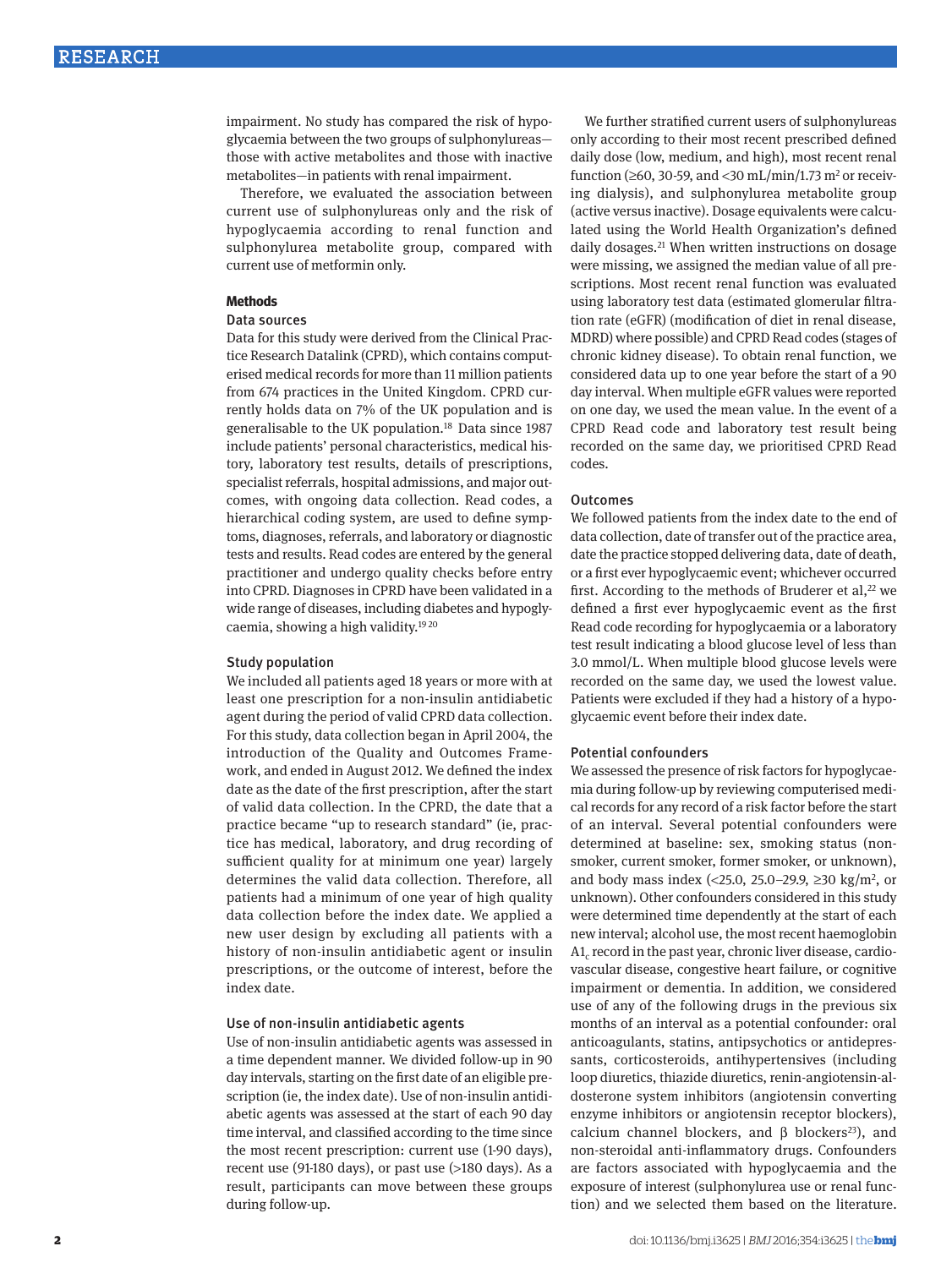We entered confounders into the final model if they independently changed the β coefficient for current sulphonylurea use by at least 5% or when inclusion was supported by clinical evidence, or both.

# Data analysis

We identified and summarised incidence rates as events per 1000 person years. The primary analysis was to estimate the risk of hypoglycaemia in current users of sulphonylureas only compared with current users of metformin only in relation to renal function. This analysis was further stratified by prescribed daily dose, sulphonylurea metabolite (active versus inactive), and specific sulphonylurea. We used Cox regression analysis (SAS 9.2. PHREG procedure) in all analyses.

#### Sensitivity analyses

Additional sensitivity analyses were requested during peer review, and the following post hoc analyses were completed: stratification of current users of metformin only by renal function, and stratification of current users of sulphonylureas only by daily dose and haemoglobin A1, level: low  $\left\langle \frac{20}{6} \right\rangle$  versus high  $\left\langle \geq 7\right\rangle$ .

#### Patient involvement

Patients were not involved in the development of the research question, outcome measures, design, or implementation of the study. Patients were not asked to advise, interpret, or disseminate results. However, we plan on sharing our findings with the European Diabetes Association.

# **Results**

Table 1 shows the baseline characteristics of all 120803 patients (see supplementary appendix for stratification by drugs at the index date). The mean duration of follow-up was 3.7 years. The mean age of all users was 67.4 years, and 47.2% (n=57065) were women. No substantial differences were observed in age and sex distribution across drug use groups (see supplementary appendix A). However, the proportion of patients with a high body mass index (≥30) was considerably lower in sulphonylurea users (26.8%; n=3544) compared with metformin users (57.1%; n=52496) or other non-insulin antidiabetic agents (57.9%; n=3628). More sulphonylurea users had lower renal function than metformin users or users of other non-insulin antidiabetic agents. Similarly, cardiovascular diseases were more prevalent in sulphonylurea users compared with the other groups.

We identified a 2.5-fold increased risk of a hypoglycaemic event among current users of sulphonylureas only compared with current users of metformin only (adjusted hazard ratio 2.50, 95% confidence interval 2.23 to 2.82), adjusted for use of other non-insulin antidiabetic agents (table 2). The risk was further increased among patients who used sulphonylureas and metformin concomitantly. When current sulphonylurea use was stratified by prescribed daily dose, a more than threefold increased risk of hypoglycaemic events was

Table 3 shows that the risk of hypoglycaemic events also increased with reduced renal function. Patients with an eGFR of less than 30 mL/min/1.73  $m<sup>2</sup>$  using sulphonylureas only had a fivefold increased risk compared with users of metformin only (4.96, 3.76 to 6.55), whereas this risk was noticeably lower among patients with an eGFR of 30-59 mL/min/1.73 m<sup>2</sup> (2.69, 2.25 to 3.20) or ≥60 mL/min/1.73 m<sup>2</sup> (2.04, 1.73 to 2.41).

No substantial differences in risk were observed between sulphonylureas with active metabolites and those with inactive metabolites, with hazard ratios estimating a similar twofold to threefold increase in risk (tables 3 and 4). It seems that the risk of hypoglycaemic events was highest among current users of sulphonylureas with active metabolites. As there were fewer outcomes, however, this analysis had limited power. Particularly, there were insufficient numbers of current users of sulphonylureas with active metabolites and an eGFR less than 30 mL/min/1.73  $m<sup>2</sup>$  to make a valid comparison in patients with chronic kidney disease stage 4 or 5.

When we stratified further to individual sulphonylureas, our results showed that use of glibenclamide was associated with the highest risk of hypoglycaemic events (7.48, 4.89 to 11.44) compared with current use of metformin (table 4). Gliclazide use, often recommended as the first choice sulphonylurea, did not coincide with a significantly lower risk, as it appeared to be similar to the risk of glimepiride, glipizide, and tolbutamide.

## Sensitivity analyses

In a post hoc analysis we compared current users of metformin only with renal impairment to current users of sulphonylureas only with renal impairment (see supplementary appendix B). Compared with users of metformin only with low renal function, users of sulphonylureas only with low renal function had a fourfold increase in risk for a hypoglycaemic event (4.12, 2.72 to 6.25). When current use of sulphonylureas only was stratified by daily dose and high or low haemoglobin  $A1_c$  values (see supplementary appendix C), we identified that patients with a high daily dose (>10 mg glibenclamide equivalents) and low haemoglobin  $A1_c$ value (<7%) had an increased risk of hypoglycaemic events (4.88, 3.40 to 6.99).

#### **Discussion**

Compared with current use of metformin only, current use of sulphonylureas only was associated with an increased risk of hypoglycaemic events, and this risk was increased in patients with a high prescribed daily dose and stage 4 or 5 chronic kidney disease. We also identified a similar risk of hypoglycaemia between current users of sulphonylureas with active or inactive metabolites. Interestingly, gliclazide is the first choice sulphonylurea in many countries, as it is associated with lower rates of hypoglycaemia, yet in our study we did not observe a decreased risk compared with glimepiride, glipizide, and tolbutamide. This could greatly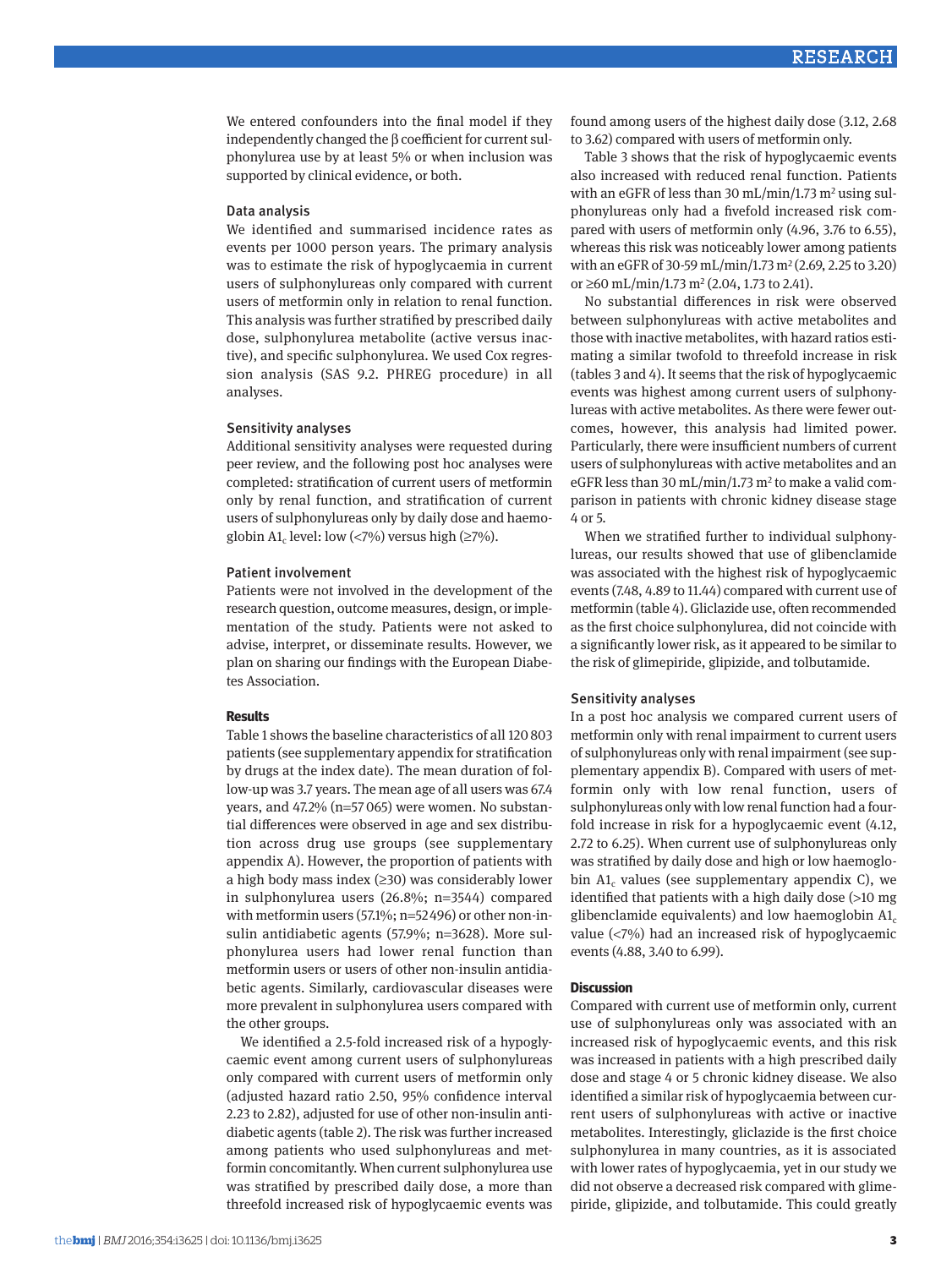Table 1 | Baseline characteristics of users of non-insulin antidiabetic agents. Values are numbers (percentages) unless stated otherwise

|                                                              | Users of non-insulin antidiabetes |
|--------------------------------------------------------------|-----------------------------------|
| Characteristics                                              | agents (n=120 803)                |
| Mean (SD) follow-up time                                     | 3.65(2.4)                         |
| Women                                                        | 57065 (47.2)                      |
| Mean (SD) age (years)                                        | 67.4(16.0)                        |
| Age group (years):                                           |                                   |
| 18-29                                                        | 2127 (1.8)                        |
| 30-39                                                        | 4014(3.3)                         |
| 40-49                                                        | 10157(8.4)                        |
| $50 - 59$                                                    | 19319 (16.0)                      |
| 60-69                                                        | 27815 (23.0)                      |
| 70-79                                                        | 29042 (24.0)                      |
| $\geq 80$                                                    | 28329 (23.5)                      |
| Most recent renal function in past year $(mL/min/1.73 m2)$ : |                                   |
| $<$ 30                                                       | 734 (0.6)                         |
| $30 - 59$                                                    | 19 0 70 (15.8)                    |
| $\geq 60$                                                    | 60025 (49.7)                      |
| Unknown                                                      | 40 974 (33.9)                     |
| Mean (SD) haemoglobin A1 <sub>c</sub> (%)                    | 8.32(1.86)                        |
| Unknown                                                      | 57850 (47.9)                      |
| Smoking status:                                              |                                   |
| Current smoker                                               | 22007 (18.2)                      |
| Former smoker                                                | 49 598 (41.1)                     |
| Never smoker                                                 | 48328 (40.0)                      |
| Unknown                                                      | 870 $(0.7)$                       |
| Alcohol use:                                                 |                                   |
| Yes                                                          | 77880 (64.5)                      |
| <b>No</b>                                                    | 35427 (29.3)                      |
| Unknown                                                      | 7496 (6.2)                        |
| Body mass index:                                             |                                   |
| $<$ 20.0                                                     | 1670(1.4)                         |
| 20.0-24.9                                                    | 14759 (12.2)                      |
| 25.0-29.9                                                    | 36907 (30.6)                      |
| ≥30.0                                                        | 63770 (52.8)                      |
| Unknown                                                      | 3697 (3.1)                        |
| History of disease:                                          |                                   |
| Asthma or COPD                                               | 18698 (15.5)                      |
| Cardiovascular disease                                       | 18863 (15.6)                      |
| Chronic liver disease                                        | 321(0.3)                          |
| Cognitive impairment or dementia                             | 1767(1.5)                         |
| Drug use in past six months:                                 |                                   |
| Thiazide diuretics                                           | 20689 (17.1)                      |
| RAAS inhibitors                                              | 43 611 (36.1)                     |
| Loop diuretics                                               | 10918 (9.0)                       |
| $\beta$ blockers                                             | 20843 (17.3)                      |
| Calcium channel blockers                                     | 23963 (19.8)                      |
| Typical antipsychotics                                       | 1079(0.9)                         |
| Atypical antipsychotics                                      | 1693 (1.4)                        |
| SSRIs                                                        | 9159 (7.6)                        |
| <b>SNRIS</b>                                                 | 1491 (1.2)                        |
| Tricyclic antidepressants                                    | 7276 (6.0)                        |
| Monoamine oxidase inhibitors                                 | 22 (0.02)                         |
| <b>NSAIDs</b>                                                | 15 471 (12.8)                     |
| <b>Statins</b>                                               | 50925 (42.2)                      |
| Corticosteroids (systemic)                                   | 6185(5.1)                         |
| Oral anticoagulants                                          | 4620 (3.8)                        |
| Trimethoprim                                                 | 4838 (4.0)                        |
|                                                              |                                   |

COPD=chronic obstructive pulmonary disease; NSAIDs=non-steroidal anti-inflammatory drugs; RAAS=reninangiotensin-aldosterone system; SSRIs=selective serotonin reuptake inhibitors; SNRIs=serotoninnorepinephrine reuptake inhibitors.

> influence the treatment decision making process of doctors and should be investigated further.

> We found a 2.5-fold increased risk of hypoglycaemic events in current users of sulphonylureas only compared with current users of metformin only. This is

consistent with the UK Prospective Diabetes Study and the studies by Ben Salem et al and Bodmer et al.24-26 Results also confirmed an increased risk when sulphonylureas were used in combination with metformin or with other non-insulin antidiabetic agents,<sup>26</sup> and also among patients receiving a high sulphonylurea dose.

Our study provides an important addition to the existing literature by providing new information about the role of renal function and different sulphonylureas on risk of hypoglycaemic events. When patients were stratified by renal function, an eGFR of less than 30 mL/  $min/1.73$  m<sup>2</sup> was associated with a significantly increased risk of a hypoglycaemic event in users of sulphonylureas only, suggesting that impaired renal function is a risk factor for hypoglycaemia. Schloot et al<sup>17</sup> reported similar results for risk of severe hypoglycaemia (requiring third party assistance). However, results were not generalisable to general care, as the study population consisted of patients treated in specialised diabetes centres. Therefore, our study is the first with real life data on the rates of hypoglycaemic events in patients with renal impairment during routine sulphonylurea treatment in general clinical practice.

Remarkably, the results showed no difference between current users of sulphonylureas with active metabolites and those with inactive metabolites. Because of the mechanism of action, we expected sulphonylureas with active metabolites to show an increased risk, yet found no conclusive evidence of this. However, it is noteworthy that among sulphonylurea users with renal impairment most hypoglycaemic events were among those receiving sulphonylureas with inactive metabolites, limiting comparisons with active metabolites. Moreover, among sulphonylureas with active metabolites, the risk of hypoglycaemic events was lower in current users of glimepiride compared with current users of glibenclamide (twofold *v* 7.5-fold increase); however, we were unable to stratify this by renal function. Several underlying mechanisms might explain the difference between glibenclamide and glimepiride. The active metabolite of glimepiride has less hypoglycaemic effect than the parent drug,<sup>7</sup> and glimepiride is known to exhibit a higher exchange rate and lower binding affinity to the pancreatic β cells than glibenclamide.<sup>27</sup> 28 Thus, although not affecting treatment efficacy, smaller amounts of insulin are secreted in the fasting state or postprandially with use of glimepiride compared with glibenclamide.<sup>29 30</sup>

While unexpected, one of our most interesting findings is that gliclazide may not be accompanied by a lower risk of hypoglycaemia compared with other sulphonylureas. Gliclazide is a sulphonylurea of first choice in many countries, including the UK, the Netherlands, and Canada, as it is assumed to be associated with a lower risk of hypoglycaemia and lower mortality and morbidity compared with other sulphonylureas.<sup>89</sup> A meta-analysis of 25 randomised controlled trials found a lower proportion of glicalazide users at risk of hypoglycaemia (0.1%) compared with users of other sulphonylureas (0.9-15.5%).<sup>9</sup> However, as is often the case, participants in randomised controlled trials may not be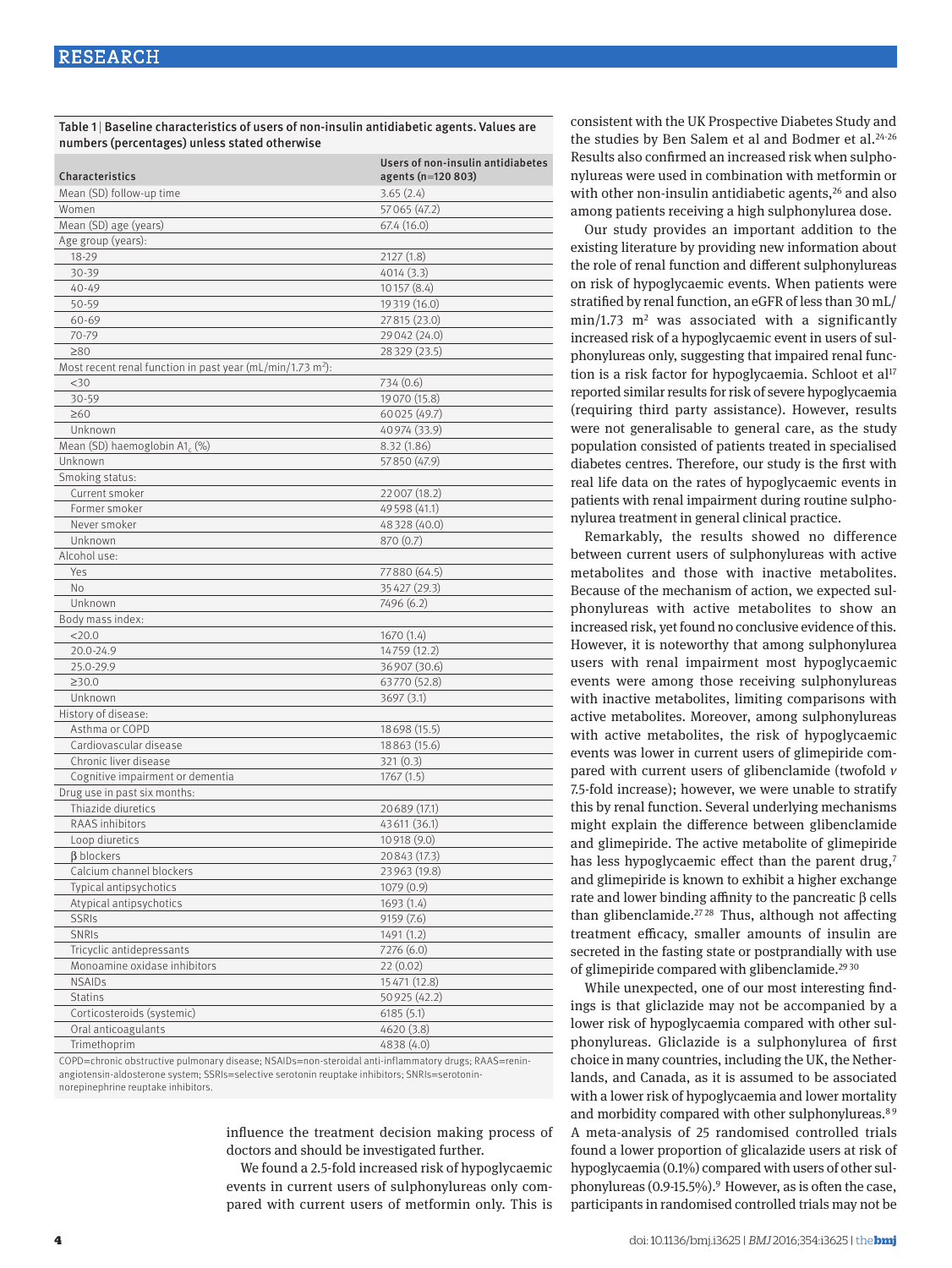Table 2 | Risk of hypoglycaemia in participants with diabetic using non-insulin antidiabetic agents (NIAAs), sulphonylurea only users stratified by most recent prescribed daily dose

|                                    |                                                                                             | Risk of hypoglycaemia |               |                                    |                                                 |  |  |  |
|------------------------------------|---------------------------------------------------------------------------------------------|-----------------------|---------------|------------------------------------|-------------------------------------------------|--|--|--|
| Drug use                           | No of events                                                                                | Person years          | Incident rate | Adjusted hazard ratio<br>(95% CI)* | <b>Fully adjusted hazard</b><br>ratio (95% CI)t |  |  |  |
| Metformin only use                 |                                                                                             |                       |               |                                    |                                                 |  |  |  |
| Current                            | 836                                                                                         | 205351                | 4.1           | Reference                          | Reference                                       |  |  |  |
| Recent                             | 20                                                                                          | 21584                 | 0.9           | 0.37 (0.24 to 0.57)                | 0.36 (0.23 to 0.55)                             |  |  |  |
| Past                               | 47                                                                                          | 673009                | 0.1           | $0.18$ (0.14 to 0.24)              | $0.18$ (0.14 to 0.25)                           |  |  |  |
| Sulphonylurea only use             |                                                                                             |                       |               |                                    |                                                 |  |  |  |
| Current‡:                          | 457                                                                                         | 33829                 | 13.5          | 3.30 (2.94 to 3.69)                | 2.50 (2.23 to 2.82)                             |  |  |  |
| Low dose                           | 146                                                                                         | 15236                 | 9.6           | 2.68 (2.35 to 3.06)                | 2.03 (1.77 to 2.32)                             |  |  |  |
| Medium dose                        | 109                                                                                         | 8988                  | 12.1          | 2.81 (2.43 to 3.24)                | 2.16 (1.86 to 2.50)                             |  |  |  |
| High dose                          | 102                                                                                         | 4386                  | 23.3          | 4.18 (3.61 to 4.84)                | 3.12 (2.68 to 3.62)                             |  |  |  |
| Unknown§                           | 100                                                                                         | 3808                  | 26.3          | 5.88 (5.02 to 6.87)                | 4.60 (3.92 to 5.40)                             |  |  |  |
| Recent                             | 17                                                                                          | 3734                  | 4.6           | 1.53 (0.95 to 2.48)                | 1.09 (0.67 to 1.76)                             |  |  |  |
| Past                               | 43                                                                                          | 78383                 | 0.6           | 0.74 (0.55 to 1.01)                | 0.56 (0.41 to 0.76)                             |  |  |  |
| Metformin and sulphonylurea use    |                                                                                             |                       |               |                                    |                                                 |  |  |  |
| Current                            | 1043                                                                                        | 74847                 | 13.9          | 3.24 (2.95 to 3.56)                | 3.06 (2.79 to 3.37)                             |  |  |  |
| Recent                             | 16                                                                                          | 6187                  | 2.6           | 1.15 (0.68 to 1.97)                | 1.05 (0.62 to 1.78)                             |  |  |  |
| Past                               | 58                                                                                          | 447723                | 0.1           | 0.44 (0.34 to 0.58)                | 0.40 (0.30 to 0.52)                             |  |  |  |
| Metformin and other NIAA use       |                                                                                             |                       |               |                                    |                                                 |  |  |  |
| Current                            | 124                                                                                         | 19652                 | 6.3           | 1.26 (1.00 to 1.59)                | 1.28 (1.02 to 1.61)                             |  |  |  |
| Recent                             | <6                                                                                          | 594                   | 6.7           | 0.80 (0.23 to 2.84)                | 0.83 (0.23 to 2.92)                             |  |  |  |
| Past                               | <6                                                                                          | 3850                  | 0.1           | $0.17$ (0.06 to 0.45)              | 0.17 (0.06 to 0.47)                             |  |  |  |
| Sulphonylurea and other NIAA use   |                                                                                             |                       |               |                                    |                                                 |  |  |  |
| Current                            | 82                                                                                          | 4830                  | 17.0          | 3.69 (2.83 to 4.80)                | 3.12 (2.39 to 4.06)                             |  |  |  |
| Recent                             | <6                                                                                          | 425                   | 4.7           | 1.25 (0.25 to 6.18)                | 1.05 (0.21 to 5.20)                             |  |  |  |
| Past                               | <6                                                                                          | 7822                  | 0.4           | 0.52 (0.17 to 1.62)                | 0.41 (0.13 to 1.30)                             |  |  |  |
| Other NIAA use¶                    |                                                                                             |                       |               |                                    |                                                 |  |  |  |
| Current                            | 32                                                                                          | 4700                  | 6.8           | 0.88 (0.74 to 1.04)                | 0.93 (0.79 to 1.10)                             |  |  |  |
| Recent                             | <6                                                                                          | 357                   | 5.6           | 1.45 (0.64 to 3.25)                | 1.44 (0.64 to 3.20)                             |  |  |  |
| Past                               | <6                                                                                          | 876                   | 1.1           | 1.37 (1.21 to 1.56)                | 1.37 (1.21 to 1.55)                             |  |  |  |
| $\sim$ $\sim$ $\sim$ $\sim$ $\sim$ | $\epsilon$<br>$\mathbf{r}$ $\mathbf{r}$ $\mathbf{r}$ $\mathbf{r}$ $\mathbf{r}$ $\mathbf{r}$ |                       |               |                                    |                                                 |  |  |  |

Current use=in previous 90 days from start of a 90 day interval; recent use=between 91 and 180 days from start of a 90 day interval; past use=more than 180 days from start of a 90 day interval. All analyses adjusted for current, recent, past use of all drug use groups. \*Adjusted for age and sex.

†Adjusted for age, sex, body mass index, alcohol use, smoking status, cardiovascular disease, chronic heart failure, and use of loop diuretics. ‡Sulphonylurea only use stratified by most recent dose: low dose, <5 mg glibenclamide equivalents; medium dose, 5-10 mg glibenclamide equivalents; high dose, >10 mg glibenclamide equivalents.

§Patients only received one prescription; a minimum of two are required to estimate the prescribed daily dose.

¶Other than sulphonylurea and metformin use.

representative of the general population with type 2 diabetes receiving sulphonylureas in clinical practice (eg, age, general state of health, and comorbidities, including renal impairment). Results from two observational studies suggest that severe hypoglycaemic events are uncommon among gliclazide users,<sup>31 32</sup> although the number of patients in these studies was relatively low (800 and 1397, respectivly). Thus, although in contrast with the findings of previous studies, $89$  the results of this large real world cohort suggest that gliclazide may not be superior to other sulphonylureas. This result could greatly impact the current clinical decision making for diabetes care, and should therefore be further assessed, particularly in relation to renal function.

In addition to those already mentioned, the study has some limitations. Firstly, we were unable to identify patients with mild hypoglycaemia that was corrected at home with glucose. Consequently, we expect our results may be an underestimation of the overall incidence of hypoglycaemia. We excluded patients with a history of a hypoglycaemic event before the index date, as this is risk factor for a second event and these patients may have experienced in home management. While this

may have resulted in an underestimation of hypoglycaemia, we do not believe the misclassification of mild outcomes to be differential between metformin users and sulphonylurea users. Moreover, non-differential misclassification would result in masking the true effect (bias towards the null) leading to insignificant findings. As we found a significant association, we do not believe our main conclusions are influenced by the potential non-differential misclassification of outcome. A second, and similar, limitation was the inability to distinguish severe hypoglycaemia from mild hypoglycaemia. In light of this, we completed a post hoc analysis using CPRD Read codes for admission to hospital or visit to an emergency room as a proxy indicator of severity (data not shown). However, there were few cases where the hypoglycaemic event date and the date of hospital admission or emergency room visit were identical. As we cannot confirm the reason for hospital admission, it presumably led to misclassification, in particular for identifying severe cases. We therefore encourage future research to examine further the differences between severe and mild hypoglycaemic events in sulphonylurea users with renal impairment.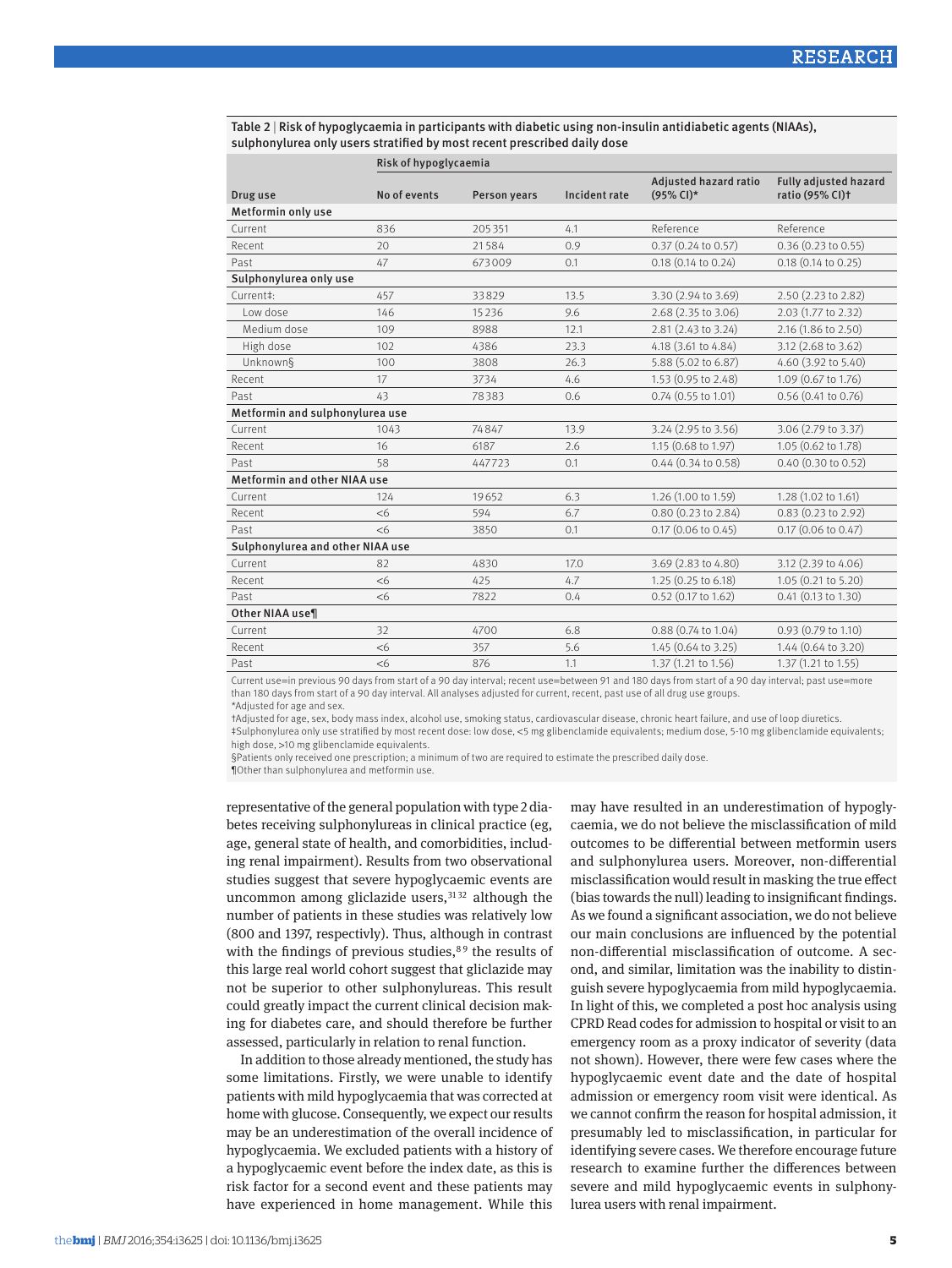Table 3 | Risk of hypoglycaemia in current users of sulphonylureas only compared with current users of metformin only; current sulphonylurea only users stratified by renal function and active versus inactive metabolites

|                                                       | Risk of hypoglycaemia |              |               |                                               |                                                             |  |
|-------------------------------------------------------|-----------------------|--------------|---------------|-----------------------------------------------|-------------------------------------------------------------|--|
| NIAA use                                              | No of events          | Person years | Incident rate | Adjusted hazard ratio<br>$(95\% \text{ Cl})*$ | <b>Fully adjusted hazard</b><br>ratio (95% CI) <sup>+</sup> |  |
| Current metformin only                                | 836                   | 205351       | 4.1           | Reference                                     | Reference                                                   |  |
| Current sulphonylurea only                            | 457                   | 33829        | 13.5          | 3.30 (2.94 to 3.69)                           | 2.50 (2.23 to 2.82)                                         |  |
| Renal function <30 mL/min/1.73 m <sup>2</sup> :       | 56                    | 1702         | 32.9          | 7.98 (6.08 to 10.46)                          | 4.96 (3.76 to 6.55)                                         |  |
| Sulphonylureas with active metabolites                | <6                    | 110          | 9.7           | 2.24 (0.32 to 15.94)                          | 1.48 (0.21 to 10.52)                                        |  |
| Sulphonylureas with inactive metabolites              | 55                    | 1517         | 36.3          | 8.41 (6.40 to 11.05)                          | 5.20 (3.94 to 6.88)                                         |  |
| Renal function 30-59 mL/min/1.73 m <sup>2</sup> :     | 156                   | 10143        | 15.4          | 3.79 (3.19 to 4.49)                           | 2.69 (2.25 to 3.20)                                         |  |
| Sulphonylureas with active metabolites                | 17                    | 906          | 18.8          | 4.65 (2.88 to 7.52)                           | 3.48 (2.15 to 5.64)                                         |  |
| Sulphonylureas with inactive metabolites              | 138                   | 8837         | 15.6          | 3.68 (3.08 to 4.41)                           | 2.60 (2.16 to 3.13)                                         |  |
| Renal function $\geq 60$ mL/min/1.73 m <sup>2</sup> : | 174                   | 16711        | 10.5          | 2.52 (2.14 to 2.97)                           | 2.04 (1.73 to 2.41)                                         |  |
| Sulphonylureas with active metabolites                | 19                    | 1562         | 12.7          | 2.91 (1.85 to 4.59)                           | 2.46 (1.56 to 3.88)                                         |  |
| Sulphonylureas with inactive metabolites              | 155                   | 14466        | 10.7          | 2.48 (2.09 to 2.95)                           | 2.01 (1.69 to 2.39)                                         |  |
| Unknown                                               | 71                    | 5274         | 13.5          | 3.32 (2.60 to 4.23)                           | 2.63 (2.06 to 3.36)                                         |  |

NIAA=non-insulin antidiabetic agent. Current use=in previous 90 days from start of a 90 day interval.

Results are corrected for all other possible combinations of NIAA use (see table 2).

\*Adjusted for age and sex.

†Adjusted for age, sex, body mass index, alcohol use, smoking status, cardiovascular disease, chronic heart failure and use of loop diuretics.

## Table 4 | Risk of hypoglycaemia in current users of sulphonylureas only compared with current users of metformin only; current sulphonylurea only users stratified by type of sulphonylurea

|                                          | Risk of hypoglycaemia |              |               |                                           |                                                             |  |
|------------------------------------------|-----------------------|--------------|---------------|-------------------------------------------|-------------------------------------------------------------|--|
| NIAA use                                 | No of events          | Person years | Incident rate | <b>Adjusted hazard</b><br>ratio (95% CI)* | <b>Fully adjusted hazard</b><br>ratio (95% CI) <sup>+</sup> |  |
| Current metformin only use               | 836                   | 205351       | 4.1           | Reference                                 | Reference                                                   |  |
| Current sulphonylurea only use           | 457                   | 33829        | 13.5          | 3.30 (2.94 to 3.69)                       | 2.50 (2.23 to 2.82)                                         |  |
| Sulphonylureas with active metabolites:  | 50                    | 3241         | 15.4          | 3.60 (2.70 to 4.78)                       | 2.91 (2.18 to 3.87)                                         |  |
| Glimepiride                              | 28                    | 2629         | 10.7          | 2.46 (1.69 to 3.59)                       | 1.97 (1.35 to 2.87)                                         |  |
| Glibenclamide                            | 22                    | 610          | 36.1          | 8.76 (5.73 to 13.39)                      | 7.48 (4.89 to 11.44)                                        |  |
| Sulphonylurea with inactive metabolites: | 406                   | 29141        | 13.9          | 3.26 (2.90 to 3.67)                       | 2.46 (2.18 to 2.78)                                         |  |
| Glipizide                                | 14                    | 1273         | 11.0          | 2.61 (1.54 to 4.43)                       | 2.11 (1.24 to 3.58)                                         |  |
| Tolbutamide                              | <6                    | 410          | 7.3           | 1.75 (0.56 to 5.42)                       | 1.24 (0.40 to 3.87)                                         |  |
| Gliclazide                               | 389                   | 27433        | 14.2          | 3.32 (2.94 to 3.74)                       | 2.50 (2.21 to 2.83)                                         |  |
| Combination of metabolites               | <6                    | 64           | 15.7          | 3.75 (0.53 to 26.68)                      | 2.65 (0.37 to 18.86)                                        |  |

NIAA=non-insulin antidiabetic agent.

Results are corrected for all other possible combinations of NIAA use (see table 2). Current use=in previous 90 days from start of a 90 day interval.

\*Adjusted for age and sex.

†Adjusted for age, sex, body mass index, alcohol use, smoking status, cardiovascular disease, chronic heart failure, and use of loop diuretics.

A third limitation was that two prescriptions are required to estimate the prescribed daily dose. A patient had to have sufficient follow-up time in the database before an event (or censoring) to estimate the given daily dose (at least six months), otherwise the dose was reported as unknown. However, there was no indication that doses were selectively missing in one of the three groups (low, medium, or high dose). Similarly, there is the potential that missing data on lifestyle factors, such as body mass index and smoking, may have introduced bias. Missing data can be dealt with in many ways, including, as in our analysis, the use of an indicator variable for "missingness." Another option is the so called complete case analysis, where only patients with complete information on all confounders are included. Both methods were examined, and results and interpretation were similar (data not shown). Fourthly, although there were many hypoglycaemic events in our database, we did not have adequate statistical power to stratify current sulphonylurea

only users by type of sulphonylurea, renal function, and average prescribed daily dose. Similarly, the number of events (<6) in the sulphonylurea group with active metabolites and chronic kidney disease stage 4 or 5 was low. This may explain the absence of the expected higher risk of hypoglycaemic events in this group. Fifthly, there is the potential for off-label use of metformin in women of reproductive age with polycystic ovarian syndrome; however, in a sensitivity analysis excluding all affected women (n=82) at baseline (data not shown), results were unchanged.

Finally, there is the potential for residual confounding. While participants of randomised controlled trials are highly selected and randomly allocated to one of the treatment options, this is not the case in general practice. Indeed, our data show that metformin users were characterised by higher body mass index and renal clearance compared with sulphonylurea users at baseline, although this is not unexpected. To tackle this, we adjusted or stratified our analysis by the most important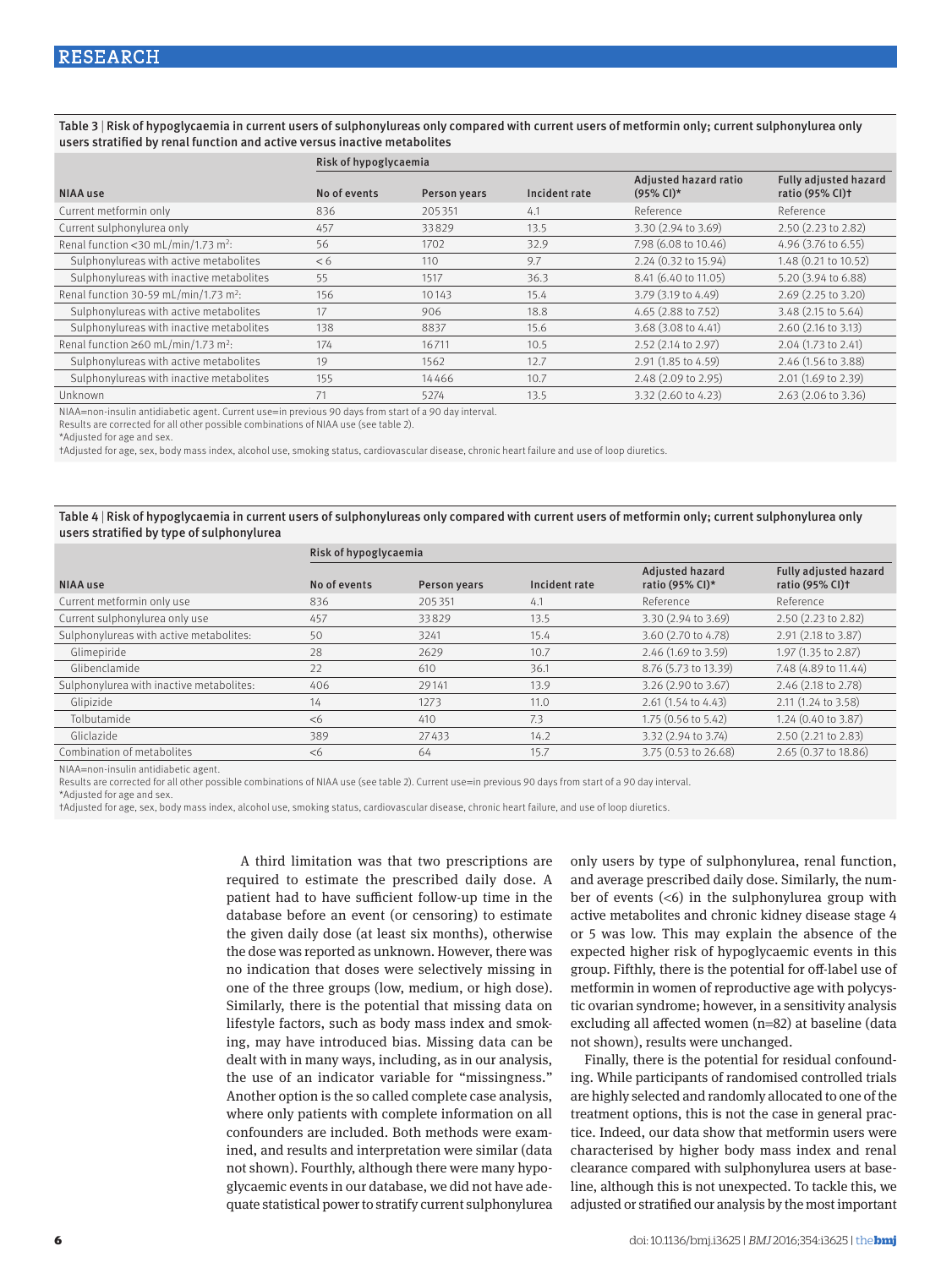clinical risk factors (body mass index, renal function, and age), yet we acknowledge that we were unable to correct for all potential confounders, such as autonomic neuropathy, exercise,<sup>33</sup> and amount of alcohol consumption.<sup>34</sup>

A major strength of this study is the long follow-up period in a large database, representative of the total UK population. As information is present for a wide range of confounding factors, such as smoking status, body mass index, and comorbidities, we were able statistically to adjust our results for several potentially important confounders. We were also able to classify drug use and covariates in a time varying classification. Although we were unable to identify severity, the evaluation of hypoglycaemia using Read codes results in a lower chance of overestimating the risk of hypoglycaemic events compared with glucose levels. Additionally, we excluded patients with a history of hypoglycaemic events, as a previous episode of hypoglycaemia is known to increase the risk of a second event.<sup>35</sup> Finally, we employed a new user design, which eliminates the influence of previous treatment.

# Conclusions

The findings of this large observational study suggest that the risk of hypoglycaemia is significantly increased in current users of sulphonylureas only with severe renal impairment compared with users of metformin only. Moreover, the results of this study provide evidence that the use of high sulphonylurea doses should be considered with caution in patients with renal impairment. Interestingly, we did not find evidence of superiority of gliclazide to other sulphonylureas in reducing the risk of hypoglycaemia compared with metformin users. Since current guidelines suggest gliclazide as the first choice in many countries, the findings of this study provide grounds for further investigation as they may have a substantial impact on current clinical decision making in diabetes care.

Contributors: JvD initiated the study, did the literature review, and wrote the first draft of the paper. AMB led the statistical analysis. JvD, MCGJB, FdV, and AMB were responsible for the study concept and design and participated in the interpretation of data. All authors critically revised the paper for important intellectual content and approved the final version to be published. All authors, external and internal, had full access to all of the data (including statistical reports and tables) in the study and can take responsibility for the integrity of the data and the accuracy of the data analysis. FdV and AMB supervised the study and are the guarantors.

Funding: AMB is supported by a Canadian Institutes for Health Research fellowship.

Competing interests: All authors have completed the ICMJE uniform disclosure form at www.icmje.org/coi\_disclosure.pdf and declare: HGML receives no direct funding or donations from private parties, including the pharmaceutical industry. Research funding from public-private partnerships, ie, IMI and TI Pharma (www.tipharma.nl), has been accepted under the condition that no company specific product or company related study is conducted. He has received unrestricted research funding from the public sources, ie, the Netherlands Organisation of Health Research and Development (ZonMW), the EU 7th Framework Program (FP7), the Dutch Medicines Evaluation Board (MEB), the National Health Care Institute (ZIN), and the Dutch Ministry of Health. Other authors declare no support from any organisation for the submitted work; no financial relationships with any organisations that might have an interest in the submitted work in the previous three years; no other relationships or activities that could appear to have influenced the submitted work.

Ethical approval: This study was reviewed and approved by the independent scientific committee of the Clinical Research Practice Datalink (reference 16\_016R), which is responsible for reviewing protocols for scientific quality.

Data sharing: No additional data available.

Transparency: The lead author (FdV) affirms that this manuscript is an honest, accurate, and transparent account of the study being reported; that no important aspects of the study have been omitted; and that any discrepancies from the study as planned (and, if relevant, registered) have been explained. The study hypothesis originated before inspection of the data.

This is an Open Access article distributed in accordance with the Creative Commons Attribution Non Commercial (CC BY-NC 3.0) license, which permits others to distribute, remix, adapt, build upon this work non-commercially, and license their derivative works on different terms, provided the original work is properly cited and the use is noncommercial. See: http://creativecommons.org/licenses/by-nc/3.0/.

- 1 International Diabetes Federation. About diabetes, 2015. www.idf. org/.
- 2 World Health Organization. Health topic Diabetes Mellitus, 2015. www.who.int/topics/diabetes\_mellitus/en/.
- Ashcroft FM. Mechanisms of the glycaemic effects of sulfonylureas. *Horm Metab Res* 1996;28:456-63. doi:10.1055/s-2007-979837.
- 4 Holstein A, Plaschke A, Egberts EH. Lower incidence of severe hypoglycaemia in patients with type 2 diabetes treated with glimepiride versus glibenclamide. *Diabetes Metab Res Rev* 2001;17:467-73. doi:10.1002/dmrr.235.
- 5 Shorr RI, Ray WA, Daugherty JR, Griffin MR. Individual sulfonylureas and serious hypoglycemia in older people. *J Am Geriatr Soc* 1996;44:751-5. doi:10.1111/j.1532-5415.1996.tb03729.x.
- 6 Tessier D, Dawson K, Tétrault JP, Bravo G, Meneilly GS. Glibenclamide vs gliclazide in type 2 diabetes of the elderly. *Diabet Med* 1994;11:974-80. doi:10.1111/j.1464-5491.1994.tb00256.x.
- 7 Bosse G. *Goldfrank's Toxicologic Emergencies*. McGraw Hill, 2006. Schramm TK, Gislason GH, Vaag A, et al. Mortality and cardiovascular risk associated with different insulin secretagogues compared with metformin in type 2 diabetes, with or without a previous myocardial infarction: a nationwide study. *Eur Heart J* 2011;32:1900-8. doi:10.1093/eurheartj/ehr077.
- 9 Schopman JE, Simon AC, Hoefnagel SJ, Hoekstra JB, Scholten RJ, Holleman F. The incidence of mild and severe hypoglycaemia in patients with type 2 diabetes mellitus treated with sulfonylureas: a systematic review and meta-analysis. *Diabetes Metab Res Rev* 2014;30:11-22. doi:10.1002/dmrr.2470.
- 10 Shorr RI, Ray WA, Daugherty JR, Griffin MR. Incidence and risk factors for serious hypoglycemia in older persons using insulin or sulfonylureas. *Arch Intern Med* 1997;157:1681-6. doi:10.1001/ archinte.1997.00440360095010.
- Stahl M, Berger W. Higher incidence of severe hypoglycaemia leading to hospital admission in Type 2 diabetic patients treated with long-acting versus short-acting sulphonylureas. *Diabet Med* 1999;16:586-90. doi:10.1046/j.1464-5491.1999.00110.x.
- 12 Leese GP, Wang J, Broomhall J, et al. DARTS/MEMO Collaboration. Frequency of severe hypoglycemia requiring emergency treatment in type 1 and type 2 diabetes: a population-based study of health service resource use. *Diabetes Care* 2003;26:1176-80. doi:10.2337/ diacare.26.4.1176.
- 13 Van Staa T, Abenhaim L, Monette J. Rates of hypoglycemia in users of sulfonylureas. *J Clin Epidemiol* 1997;50:735-41. doi:10.1016/ S0895-4356(97)00024-3.
- 14 Weir MA, Gomes T, Mamdani M, et al. Impaired renal function modifies the risk of severe hypoglycaemia among users of insulin but not glyburide: a population-based nested case-control study. *Nephrol Dial Transplant* 2011;26:1888-94. doi:10.1093/ndt/gfq649.
- 15 Holstein A, Hammer C, Hahn M, Kulamadayil NS, Kovacs P. Severe sulfonylurea-induced hypoglycemia: a problem of uncritical prescription and deficiencies of diabetes care in geriatric patients. *Expert Opin Drug Saf* 2010;9:675-81. doi:10.1517/14740338.2010.492777.
- 16 Greco D, Pisciotta M, Gambina F, Maggio F. Severe hypoglycaemia leading to hospital admission in type 2 diabetic patients aged 80 years or older. *Exp Clin Endocrinol Diabetes* 2010;118:215-9. doi:10.1055/s-0029-1241823.
- 17 Schloot NC, Haupt A, Schutt M, et al. Risk of severe hypoglycemia in sulfonylurea-treated patients from diabetes centers in Germany/ Austria: how big is the problem? which patients are at risk? *Diabetes Metab Res Rev* 2016;32:316-24. doi:10.1002/dmrr.2722.
- 18 Herrett E, Gallagher AM, Bhaskaran K, et al. Data Resource Profile: Clinical Practice Research Datalink (CPRD). *Int J Epidemiol* 2015;44:827-36. doi:10.1093/ije/dyv098.
- 19 Herrett E, Thomas SL, Schoonen WM, Smeeth L, Hall AI. Validation and validity of diagnoses in the General Practice Research Database: a systematic review. *Br J Clin Pharmacol* 2010;69:4-14. doi:10.1111/j.1365-2125.2009.03537.x.